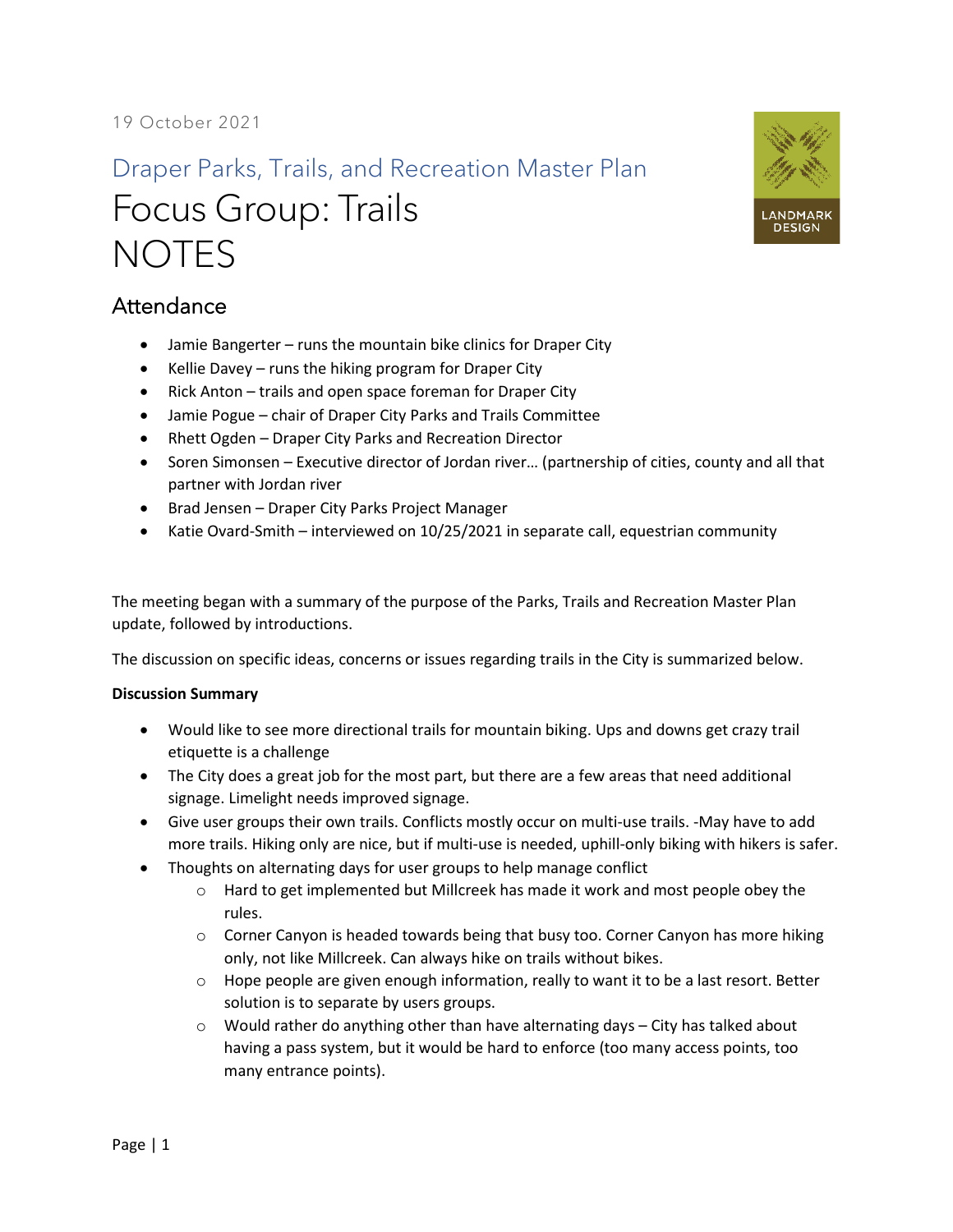- $\circ$  There aren't enough bikers to need that People note that the city has done a good job at marking the trail (bike only, hike only, no horse) so good signage is crucial.
- Redevelopment of the prison site will likely connect the Galena Soo'nkahni preserve to the rest of the City through the site.
- Not always easy to access the river except for a few key trailheads. The Point development will help. Greenway through the project is intended to connect range to river for recreation and for wildlife.
- Look at trails for wildlife value to connect/reconnect eco system.
- People wanting to recreate on the Jordan River may not realize there is not a lot of water in the river through Draper certain times of the year due to diversions for irrigation.
- What role can Draper City play to make the Jorden River more of an asset? Look at the 2016 Open Space Master Plan.
- Where does the water in Jordan river go? Jordan River Commission has been doing a lot for boat launches, one at Rotary Park, also in Sandy and Bluffdale. Add water component to this master plan.
- City has a good instructional area, would like other options for instructional with shorter trail loops, not enough parking, it can be busy.
- It would be awesome to have other options to mix things up like Little Valley but with better parking.
- Cycle Park is missing small trails for beginners to practice on like the two lower sections of Limelight. Consider instructional trails on back side of Suncrest, by Brookside. Have some of the features such a small drop for students to learn on. Anything with progression would be awesome. Cycle Park has plenty of parking.
- Things that could go up on the ridge is dog friendly trails, off leash area, instructional tails, Frisbee golf.
- More technical stuff, looping off of Woods Hollow, already super busy, can handle shoulder season. Lower Mountain would give longer use, south facing by Rattle and Hum, similar features near Cycle Park progressive rock garden, nice turns, progression of skills. Clinics are usually 3-4 hours, would only add extra 10 minutes.
- Area by Deer Ridge, make it an off leash area where people would hike with their dogs. Also add disc golf.
- Need dog/bike trails too.
- City talking about small loop of off leash trails, directional would be great.
- As the Point grows, that will add pressure to system, not enough access, one-way in and out on bikes.
- Could we turn Ann's trail into one way up hill for bikes and let everyone use is in both direction and on the other side construct a bike only trail? You must give bikers another down hill bike trail to make that work. Turn Ann's into one way uphill with multi and add another downhill bikes, need 2 ways off top off hill.
- Turn Longview Trail into uphill only and Carpe Diem into downhill only? Right now both are multi use. Carpe Diem is more technical, not built for hikers, Longview is better option. Some say carpe diem would be better as downhill only for bikes.
- Connection from Longview to Peacemaker by pond will be a hiking only trail. Forget-Me-Not ties from Longview by pond, like Jungle. Need a backcountry adventure trail that ties into Hoof 'n' Boot.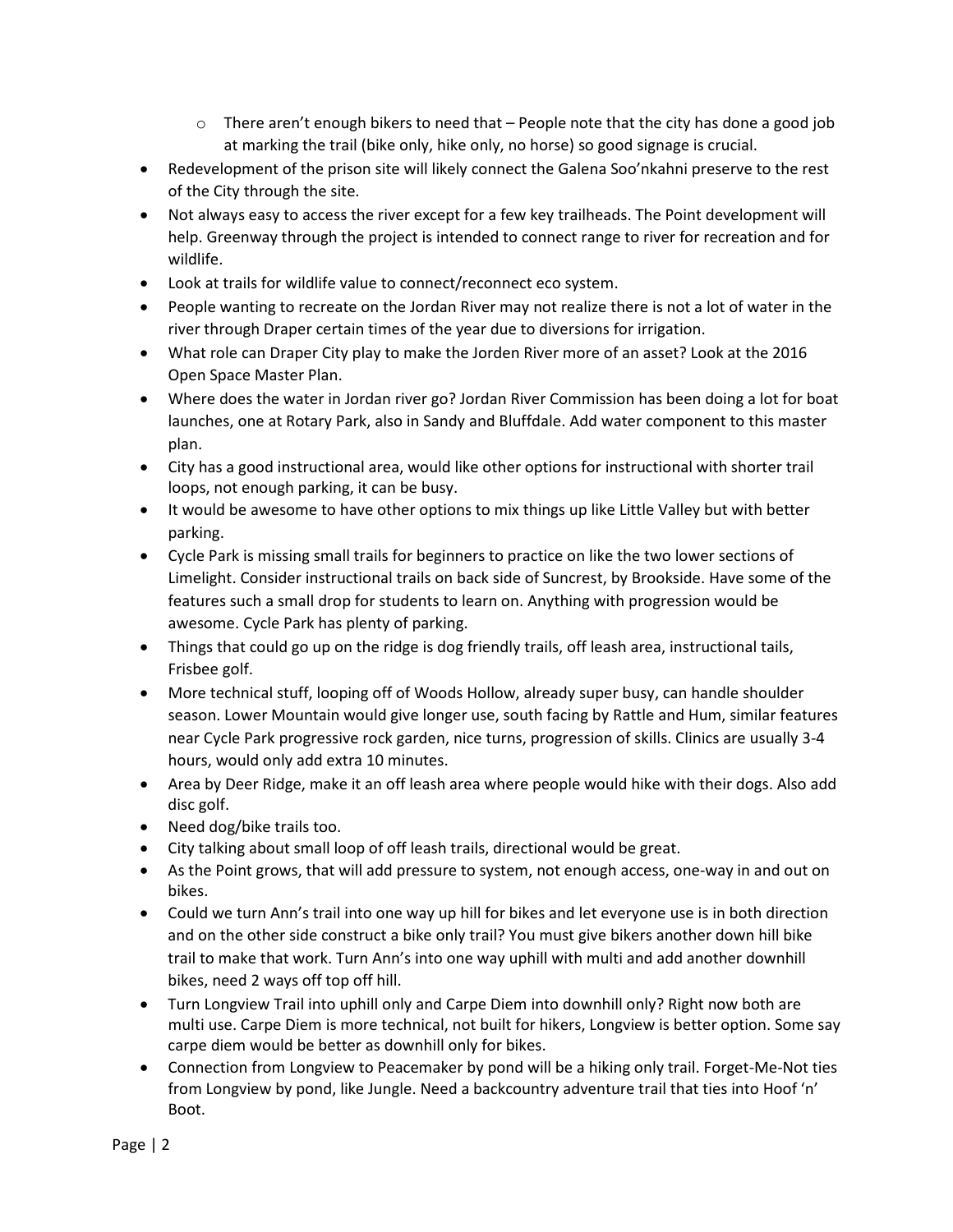- The longest loop is about three miles and it would be nice to have longer trails about 5-6 miles for a 3 hour hike (loops are great for hiking).
- City does a great job with trailheads.
- The committee has a donor that may pay for another trail for a bike only trail in the Carpe Diem area as long as we keep a balance with hiking trails.
- Forget-Me-Not was finished two weeks ago. Is more like the Jungle Trail and ties into the Hoof 'n' Boot. Forget-Me-Not may eventually connect over into next drainage, tie around using Three Falls. There's an old road that's not official - consider making that official, it's a fun hike. Draper owns about 1/3 of the trail into the Three Falls area.
- Hoof 'n' Boot is an out and back trail and it would be nice to be made into a loop and it's almost one with the old road. We are working on making the connection from the switchback to connect to the larger trails.
- Trailhead amenities Everyone thinks they are working just fine.
- Paved trails Likes loop with Porter Rockwell and Canal Trail, would be great to take Porter Rockwell to the Jordan River Trail. Trails do go around Point of Mountain on Porter Rockwell down to Lehi. Good option.
- Telegraph connecting other trails to Lehi? Traverse Traverse does this. Lehi working to get connection to Maple Hollow Trail (part of BST) by Brookside – tie into this area from Telegraph. Lehi has been building trails, good partner.
- Want to extend from Longview switchback to connect to three falls, extension of BST on wish list.
- Try and identify some area to do a trail like Lupine with one of these areas where you can take your dog we should try and make that a priority because people would love it. Lupine popular with families, need another like it. Maybe up on top of hill or valley behind Suncrest sign? Long Branch is one option. Also see opportunity off of Telegraph (4 mile loop) add mile loop within it.
- Need somewhere people can take their dogs on the trail.
- How are we doing with the equestrian committee?? Landmark will be contacting Katie Ovard-Smith.
- Jordan River Trail itself has been used by equestrians mostly in Bluffdale. South of Rotary Park, was some south of Rotary, south of 12300 towards Corner Canyon Creek, then along should into Bluffdale where there is a nice soft separated trails. Fewer horse properties long river than there used to be but are still a few there. Bluffdale still has a lot of equestrian properties.
- Blueprint Jordan River update, had survey done in 2020 for entire river by Envision Utah, can get responses possible from Draper zipcodes (Cody Lutz).
- Representative Harrison developed some legislation for safe routes to school and how can we make trails a part of that and expanding some of that legislation to save routes to parks. We lack the infrastructure to support those places and make them more accessible beyond a car.
- For the most part we a lot of neighborhood trails but need to push/map these neighborhood connections to build more of them.
- We are getting ready to revamp the Jordan Rotary Park and we need to look at connecting that amenity. Jordan River Commission is pushing for more programming and park development area along Jordan River. The Commission would like to participate in other focus groups.
- There are some big gaps in trails behind IFA, canal trail by Bellevue to Wheadon Park.
- City is revamping Draper City Park playground, connecting it will be important.